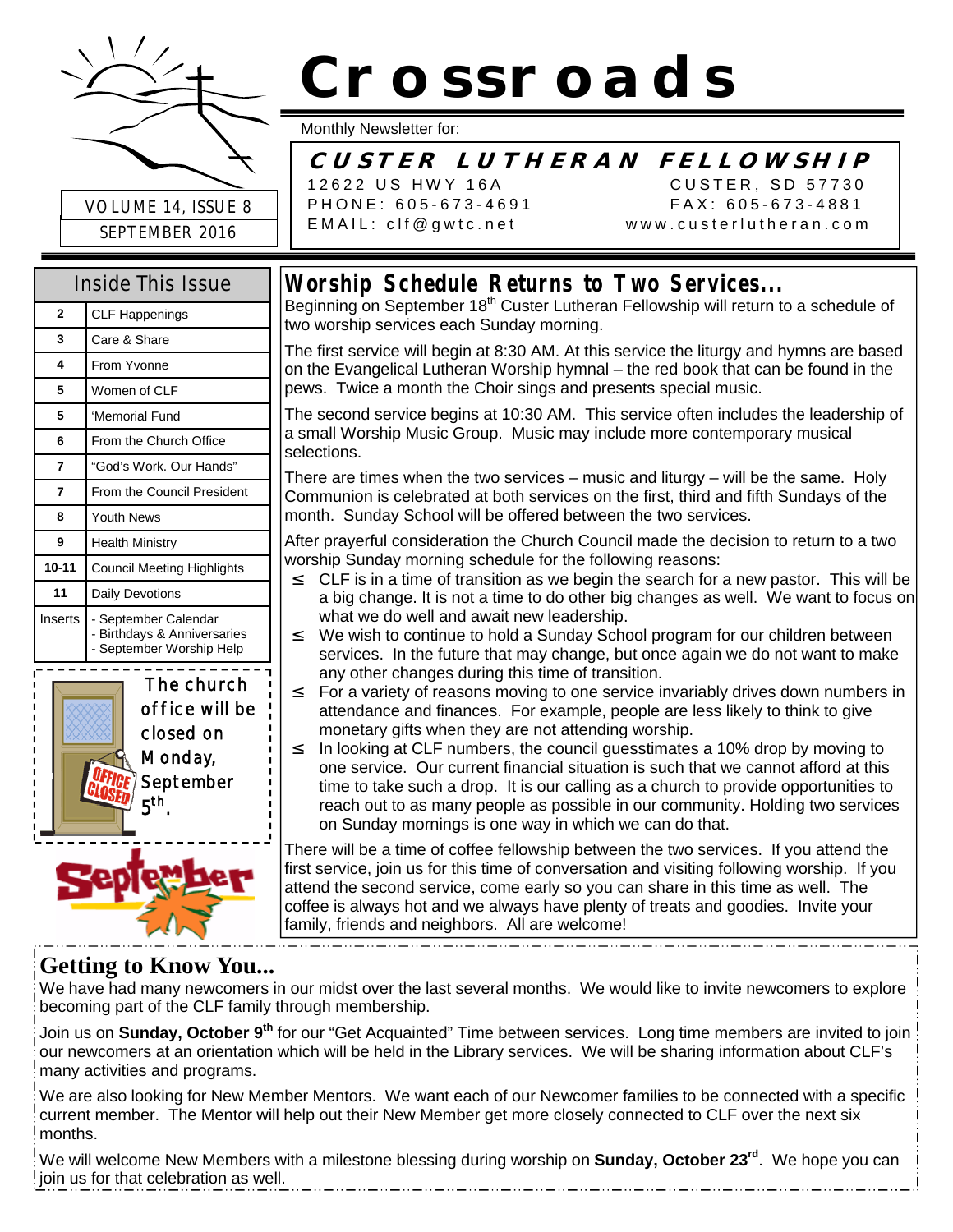### **Our Third Annual "God's Work. Our Hands." Sunday!**

We are so excited that once again this year CLF will be participating in a nation-wide Day of Service in our community. ELCA churches from around the country will be a visible witness of the faith on Sunday, September 11<sup>th</sup> as members step outside of the church doors and into the community to serve our neighbors.

The Outreach and Social Ministry Teams have been making plans for CLF to host a community wide event – a Picnic– for the men and women (and their families) who serve our community. This would include first responders — Search & Rescue, Police and Highway Patrol, EMTs, Firefighters – city and county. All are welcome! We want to show our thanks and our appreciation to all those folks on 9/11.

The event will be held just outside the doors of Custer Lutheran Fellowship. There will be a meal – pulled pork BBQ and drinks. This is being purchased with gifts from Thrivent Action monies as well as our budget for this event. The other food items (salads, sides and desserts) need to be provided pot-luck style by CLF members. There is a Sign-Up Sheet at the Welcome Center to indicate what you will be bringing and how many from your family will be attending.

For children – we will have lawn games and face painting. We will need persons to help lead these activities. In addition, children will be able to play on our two playgrounds.

This is an event of thanksgiving and appreciation to the many first responders who we rely on in our daily lives. Please be a part of it. The event will run from 11:30 AM to 1:30 PM on Sunday, September 11<sup>th</sup>. Worship will be at 9:30 AM. Please stay afterwards to help us set up tables and chairs. The only "program" will be to thank folks!

# **THURSDAY CHRISTIAN BOOK STUDY GROUP...**

You are invited to join us on Thursday mornings beginning September  $8^{th}$ . We meet in the Fireside Room from 9:30 to 11:30 AM. We begin with coffee and treats. This is followed by reading aloud interrupted by free-flowing discussion. We disagree with one another. We challenge one another. We share life stories with another.

We center all this around a particular Christian book that we have chosen. This fall we begin with a favorite author – Rob Bell. The book is entitled "WHAT WE TALK ABOUT WHEN WE TALK ABOUT GOD."

"We've all had moments when we've found ourselves deeply aware of the something more of life, the sense that all of this might mean something, that it may not be an accident, that it matters. But when people turn to many of the conventional religious explanations for this reverence, they're often led to the God who is like Oldsmobiles, the one who's back there, behind, unable to keep up. Are there other ways to talk about God?"

Bring your own book. We also have books for sale. The cost is \$8.40. Join us for some great conversation. Explore your faith. And discover people who will you call friend.



### **NEED A GOOD LAUGH?** By Phil Lewison

3-H Club will start up again Sunday, September  $18<sup>th</sup>$  from 1:30-2:30 PM. Come for an hour of laughs. In the Rapid City Journal Religion Section of Saturday, July 16<sup>th</sup> the VOICE OF FAITH article was entitled "God Wants Us to be Happy". We will look at that together and then finish up "My Little Town" by Garrison Keillor. Every one is welcome.



## "NOISY OFFERING" TO CONTINUE...

**Bring your Coins for Colombia** — Our Noisy Offering during the summer months and also during September will be going to the Emmaus Road Ministries program in Colombia. Emmaus provides scholarships for students throughout all levels of education, supports social development programs (ex. teaching skills, providing meals, etc), and provides training opportunities for leaders in the church. For June thru August, we have collected \$389.47. Starting in October, the noisy offering will go

towards the ELCA Global Barnyard.

The next noisy offering will take place on the second Sunday of the month, **September 11th** .

## **What's Your Name, Again?**

The second Sunday of every month – will be designated as Nametag Sunday! A table will be set up with self-stick nametags and markers. Please stop, pick up a tag, print your name and wear it.

We may think we know everyone – but, the truth is we don't. Every week we have newcomers among us. This is a simple way of continuing to be a welcoming community of faith. The next Nametag Sunday will be **September 11th**!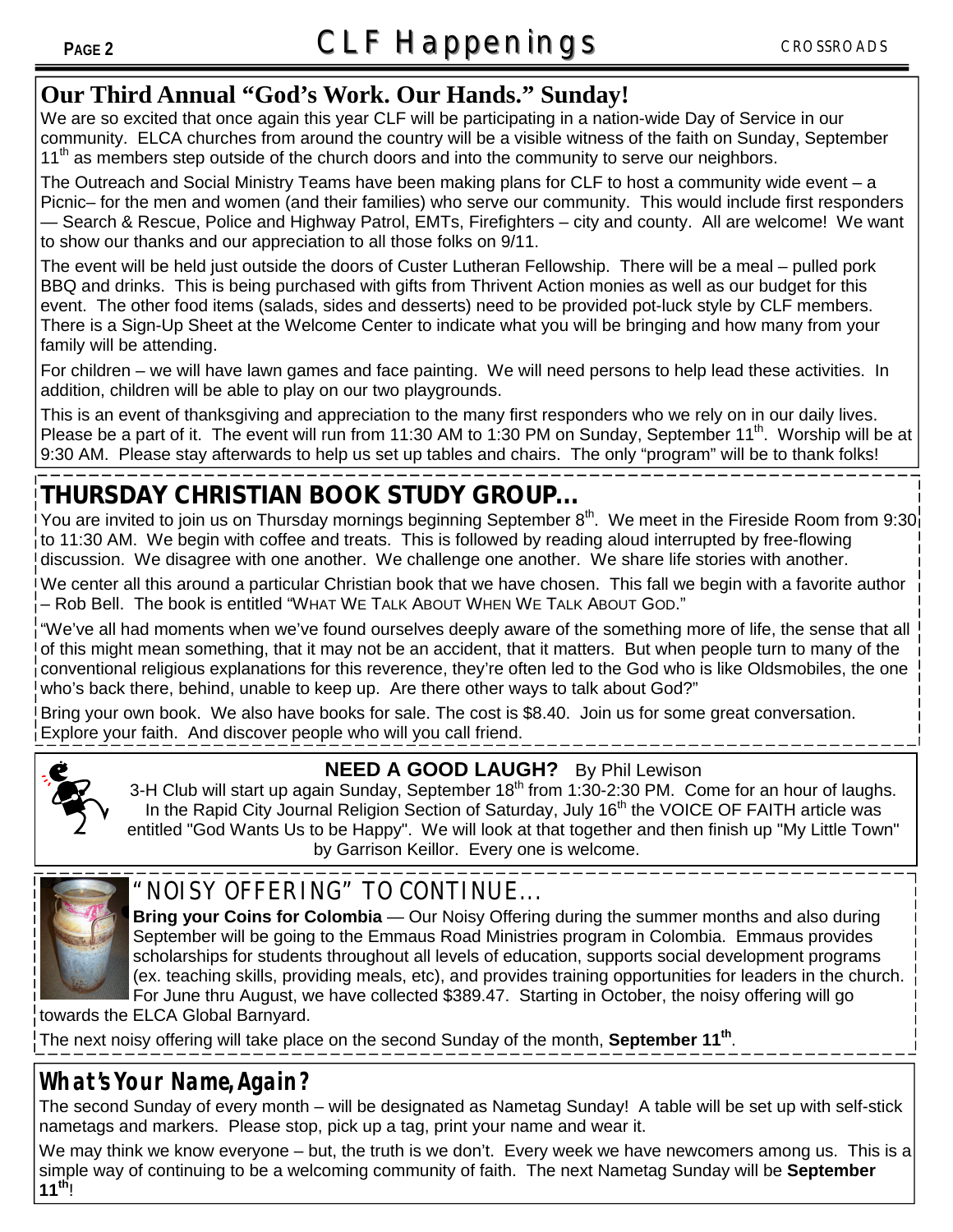# VOLUME 14, ISSUE 8 **Care & Share <sup>P</sup>AGE <sup>3</sup>**

| care & share                                                                                                                                                                                                                                                                          |                                                                                                        | <b>SEPTEMBER</b>              | <b>OCTOBER</b>               |  |
|---------------------------------------------------------------------------------------------------------------------------------------------------------------------------------------------------------------------------------------------------------------------------------------|--------------------------------------------------------------------------------------------------------|-------------------------------|------------------------------|--|
| These are the monthly Care & Share groups for<br>September and October. The Coordinators will be<br>contacting you to find out which Sunday(s) you are<br>available to help. The areas where help is needed<br>are: Greeters, Ushers, Readers, Communion<br>Servers and Coffee Hosts. |                                                                                                        | Steve & Judy Baldwin          | Dan & Kari Alfson            |  |
|                                                                                                                                                                                                                                                                                       |                                                                                                        | Marge Baldwin                 | John & Diana Carson          |  |
|                                                                                                                                                                                                                                                                                       |                                                                                                        | Jim & Donna Chamberlain       | Jim & Nancy Dunston          |  |
|                                                                                                                                                                                                                                                                                       |                                                                                                        | Dan & Diana Edwards           | John & Peggy Evans           |  |
|                                                                                                                                                                                                                                                                                       |                                                                                                        | JoAnn Evans                   | Jim & Pat Hattervig          |  |
|                                                                                                                                                                                                                                                                                       |                                                                                                        | Dave & Sharon Hansen          | Cindy & Augie Heyne          |  |
| The September sign-up sheet is already located at                                                                                                                                                                                                                                     |                                                                                                        | Wanda Harvey                  | Chad & Michelle Lehman       |  |
| the Welcome Center and the October sheet will be<br>available at the Welcome Center around the middle<br>of September.                                                                                                                                                                |                                                                                                        | Chuck & Kaona Hazlett         | Dennis & Caroline McDonald   |  |
|                                                                                                                                                                                                                                                                                       |                                                                                                        | June Johnston                 | Brad & Connie McKinney       |  |
|                                                                                                                                                                                                                                                                                       |                                                                                                        | Art & Amy Kirk                | Wayne & Nina Nielsen         |  |
|                                                                                                                                                                                                                                                                                       | Please say yes when called                                                                             | l Paul Larson                 | Bernie & Sharon Quaschnick   |  |
|                                                                                                                                                                                                                                                                                       | your help is greatly                                                                                   | Joyce Naugle & Ivan Johannsen | Gary & Carol Roberts         |  |
|                                                                                                                                                                                                                                                                                       | appreciated!<br>Thank you for serving the<br>Thank you for serving the<br>Lord in this important way!! | Thurston & Cheryl Pond        | Vern & Mickey Schlecht       |  |
|                                                                                                                                                                                                                                                                                       |                                                                                                        | Abe & Jackie Robb             | Matt & Selena Spring         |  |
| n<br>Щ                                                                                                                                                                                                                                                                                |                                                                                                        | Leon & Ann Wagner             | Casey & Eve Trandem          |  |
|                                                                                                                                                                                                                                                                                       |                                                                                                        | Linda Zachow                  | Li Fjerestad & Gary Williams |  |
| <b>PLAIN</b>                                                                                                                                                                                                                                                                          |                                                                                                        | * Calling Coordinator-        | * Calling Coordinator-       |  |
|                                                                                                                                                                                                                                                                                       |                                                                                                        | <b>Paul Larson</b>            | <b>Brad McKinney</b>         |  |
|                                                                                                                                                                                                                                                                                       |                                                                                                        |                               |                              |  |

## **Please notify Outreach Minister, Yvonne when:**

- $\emptyset$  There is a hospitalization in your family
- $\emptyset$  There is a death in your family
- $\emptyset$  You would like a pastoral visit
- $\emptyset$  There is a birth or adoption
- Ø Someone becomes homebound
- Ø Someone becomes unemployed
- $\emptyset$  There is a cause for sorrow or a cause for joy

Hospitals don't notify the pastor that a member is in the hospital, even if they ask your church membership when you arrive. So please let the pastor know if you or a family member is in the hospital. Custer Lutheran Fellowship, the body of Christ, wants to bring you Christ's love in all the seasons of your life.

Yvonne Steindal, Outreach Minister 605-593-6165 (cell) yvonne\_clf@gwtc.net 673-4691 (church)

## **Wednesday NightLife Kicks Off!**

We begin on Wednesday, September  $7<sup>th</sup>$ . This program is a mid-week faith recharge for your family. Our weekly schedule goes like this:

#### **SPARK Kids** from **4:00 to 5:15 PM Family Meal** from **5:15 to 6:00 PM Evening Worship** from **6:00 to 6:30 PM Adult Education & Confirmation** from **6:30 to 7:30 PM Choir Practice** at **7:30 PM**

The first Wednesday of every month the Family Meal is a Pot-Luck. We will supply fried chicken and drinks (lemonade, water and coffee). Please bring a favorite food item to share (side, salad or dessert). You may prepare something at home to bring OR you are more than welcome to pick something up at the grocery store on your way to church. Either way, we will eat it!

Worship this fall will rotate between four styles: Holy Communion, Holden Evening Prayer, Prayer Around the Cross and Vespers. The message for the evening will focus on the theme and Bible story that **SPARK Kids** are studying on that day.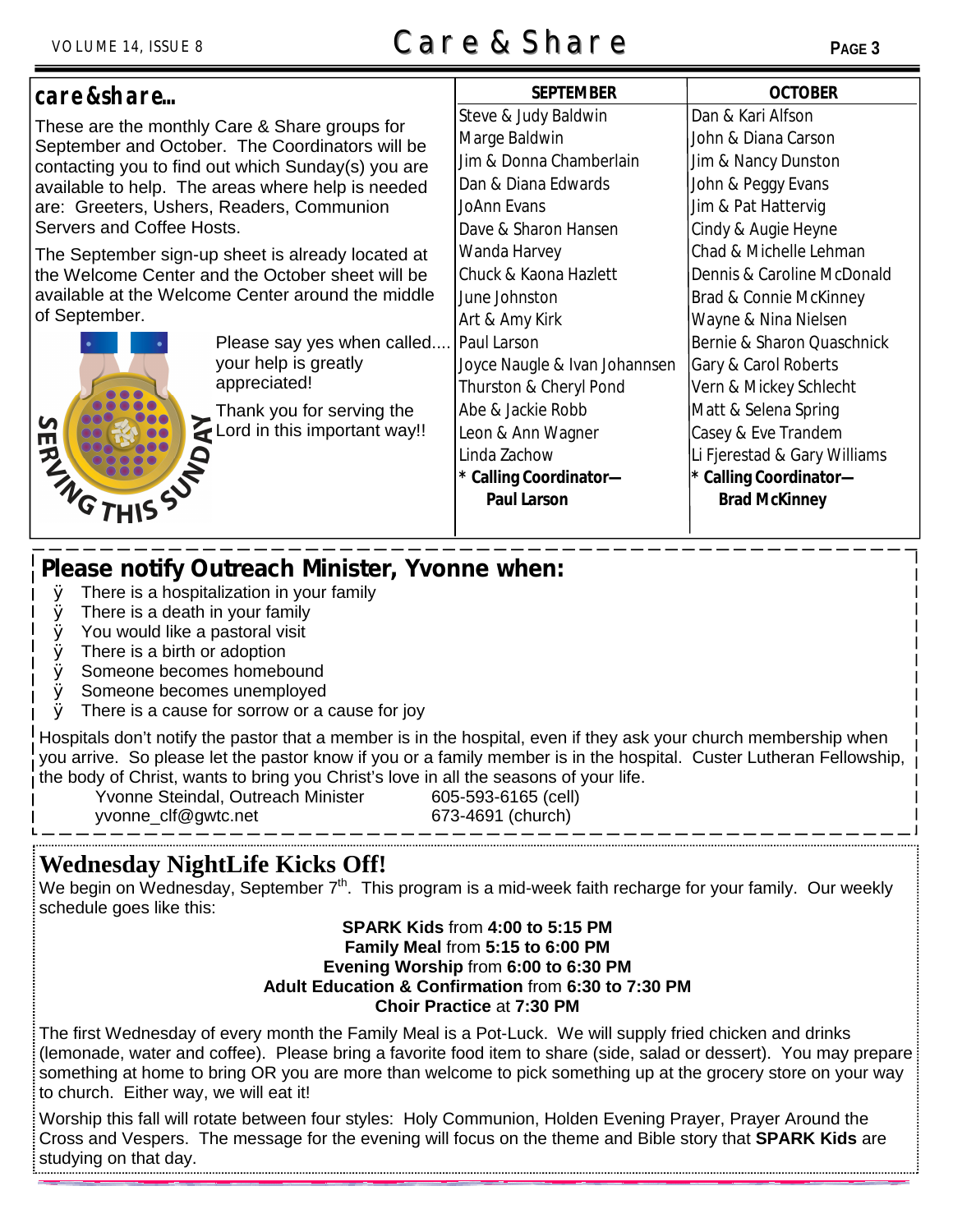# **The Work of the Church**

The ELCA (our church body) meets in a large Churchwide Assembly every three years. Voting members are selected from synods around the country and gather to do the business work of our church. This Assembly was held in New Orleans and among its voting members was Pastor Tom. It's an important thing – this gathering of people – this work of our church. At CLF we have an Annual Meeting of the congregation every January. The Churchwide Assembly is like that – on a much larger and longer scale!

I have attended several Churchwide Assemblies over the years as both a voting member and as a visitor. They are glorious events. The worship is spectacular. The singing is deeply moving. The speakers and their messages are profound. And the business work that we are called to do is difficult. This summer I followed the Assembly through social media. Many important things happened. Many important decisions were made. But, I would like to lift up two that in some way impact us here at CLF.

First, the decision was made to unify the three lay rosters in the church. The ELCA is a relatively young church – about 30 years old. When it was formed through the uniting of three other church bodies – the decision was made to "grandfather" in all those persons serving on the lay rosters. I am one of those persons. I came in under the title "Associate In Ministry". We will now have a unified roster of Word and Service Ministry (Pastors serve under a Word and Sacrament Ministry) and there will be a new title – Deacon. I am so very glad that we will have a unified roster. It provides clarity for all of us in the church. However, I am not that excited about my new title. Be that as it may. You can just call me … Yvonne.

Second, the ELCA in Assembly voted overwhelmingly to accept the document entitled "Declaration on the Way." This document marks a path toward greater unity between Catholics and Lutherans. At the heart of the document are 32 "Statements of Agreement" that state where Lutherans and Catholics do not have church-dividing differences on topics about church, ministry and the Eucharist. The document also presents the differences that remain.

I cannot say enough about what a huge deal this is. Official unity between Lutherans and our Roman Catholic brothers and sisters is not something I thought I would see in my lifetime. This document is the result of 50 years of joint conversations between our two church bodies. It is not perfect. And like all of life, not everyone is in agreement about everything. In fact, you will probably discover that most of your Roman Catholic neighbors – like you – know very little about this document. But it is a start.

It is made even more significant in that this fall we will begin a one year celebration of the 500<sup>th</sup> Anniversary of the Reformation. Wow. The kick off worship service will be held in Lund, Sweden and Pope Francis will be there to take part in the celebratory worship. Double wow.

We will be making available copies of this document for you to pick up at the Welcome Center. Please continue to pray for our church bodies as we seek ways to do ministry together in the years ahead. Please continue to pray for unity throughout the body of Christ.

Christ Makes Life Exciting! Yvonne L. D. Steindal, Outreach Minister



## **We're all smiles!**

The Dakota Smiles Mobile Dental Program will be in Custer this month – the week of Monday thru Friday, September 26-30. This program is made possible through a partnership with Custer Lutheran Fellowship and Delta Dental.

Dakota Smiles parks their big colorful fully equipped dental clinic outside the Elementary School. A full staff will be here to do this work. Children and youth are cleared and then set up for appointments by Jean Witt, the school nurse. Children will receive quality oral health services, including cleanings, preventive services, fillings, and oral health education. Dakota Smiles will treat children, youth and young adults up to the age of 21 who do not have a dental home, children who have not seen a dentist for two years, or children who live more than 85 miles from a dentist. No one is turned away for inability to pay.

We give thanks for the generous gift of Erv and DeMaris Nesheim for making the monies available to provide dental care for families in need in our community. This is another great example of *God's Work. Our Hands.*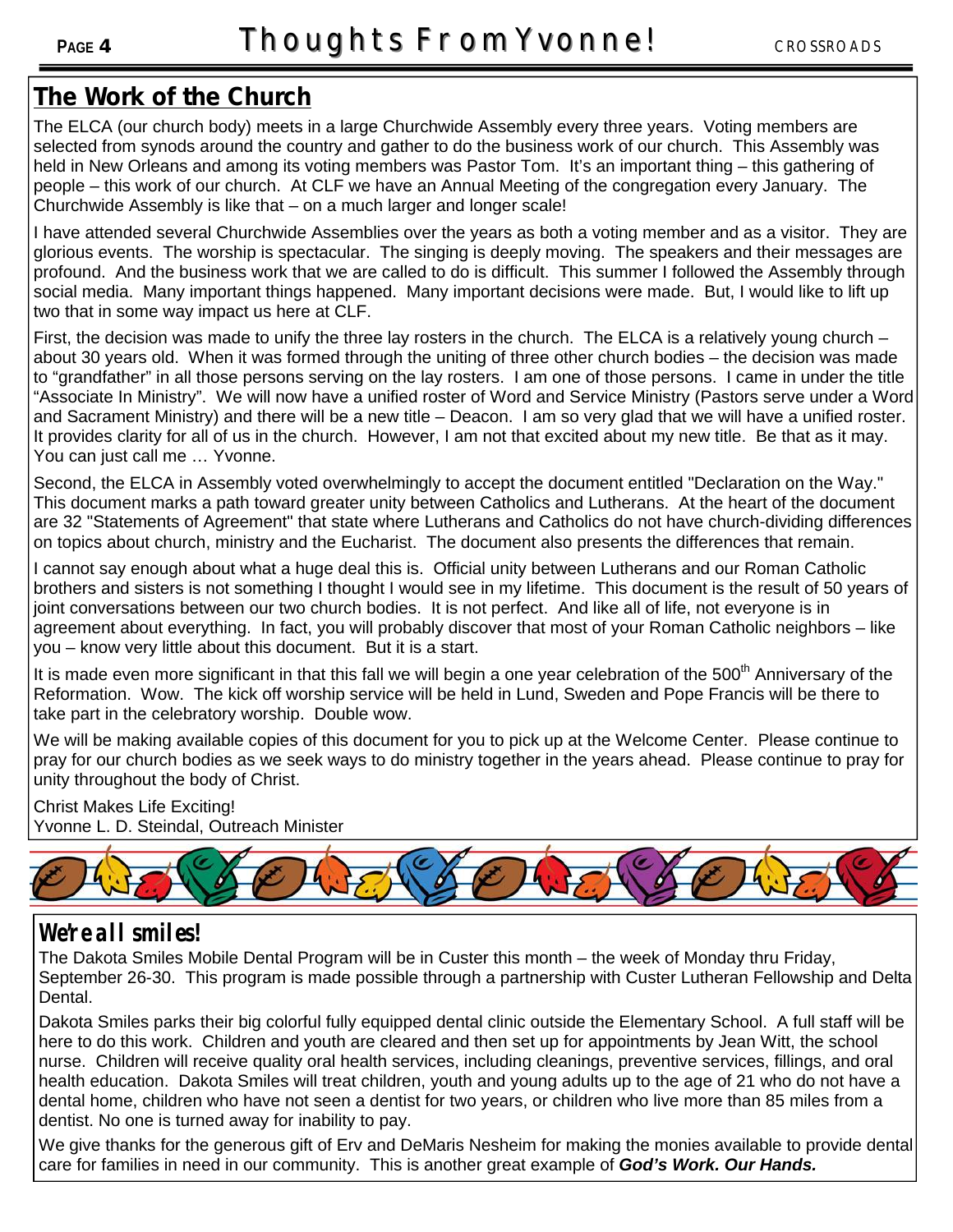# **The women of clf F** PAGE 5

# W/ELCA HAPPENINGS:

**NEXT MEETING:**

**WHEN:** Monday, **September 26th**

#### **WHERE: Road trip to the Children's Home—meet in CLF parking lot at 9:45 AM**

There is a sign-up sheet at the Welcome Center if you plan to go to the Children's Home on the 26<sup>th</sup>. Please sign up by September 12<sup>th</sup>. As stated above, we will meet in the church parking lot at 9:45 AM and plan: to be at the home by 10:45 AM. We will have lunch with the children and a tour of the building on that day.

At our August meeting, we had Rachel Nelson from Lutheran Campus Ministries talk to us about what she does at Black Hills State and the School of Mines. Campus Ministries provides a place for students to feel safe and to get away from the pressures that college life sometimes brings. This is especially appreciated by freshman students who are away from home for the first time. They are able to find a new sense of community through folks like Rachel.

W/ELCA will give \$300 to Campus Ministries to use as they see fit. We also voted to give \$200 to St Dysmas in memory of Ed Nesselhuf.

The Bear Butte Fall Retreat will be held at Outlaw Ranch on September 16<sup>th</sup>—17<sup>th</sup>. The women at Woyatan will be in charge of the meeting. See Mickey Schlecht or Jackie Hartwick for more details or to register.

Quilters starts for the year on Tuesday, September 6<sup>th</sup> at 9:00 AM. Quilters will meet each Tuesday at that time. We will take 20 quilts to the Children's Home thanks to the work of those ladies.

NOTE: Campbell's has discontinued the 'Labels for Education' program due to dwindling participation. But, please continue to save your 'Boxtops for Education' and place them in the appropriate can in the Fellowship Hall.

~~~~~~~~~~~~~~~~~~~~~~~~~~~~~~~~~~~~~~~~~~~~~~~

W/ELCA at CLF is an active group of women who get together once a month for a meal, fellowship and programs of interest in the church and community. We invite all women to join us!

#### ~~~~~~~~~~~~~~~~~~~~~~~~~~~~~~~~~~~~~~~~~~~~~~~ **July—September Mission Project: School Kits — LWR, Pine Ridge & Custer Children**

- 2 notebooks of ruled paper
- 6 unsharpened pencils
- ! 30 cm ruler
- ! 1 pencil sharpener
- Box of 24 crayons
- 2 1/<sub>2</sub> inch eraser

Your donations may be left on the cart in the Narthex.



**CLF Memorial Fund**

*Please remember Custer Lutheran Fellowship when deciding where to donate memorial funds.*

#### *Memorial Fund Needs List:*

- ∗ Bibles (NRSV & Spark Bibles)
- ∗ Outdoor Landscaping
- ∗ Discretionary Fund to help local people in need
- ∗ Tinting/covering, etc for sanctuary windows
- ∗ Hand Bells



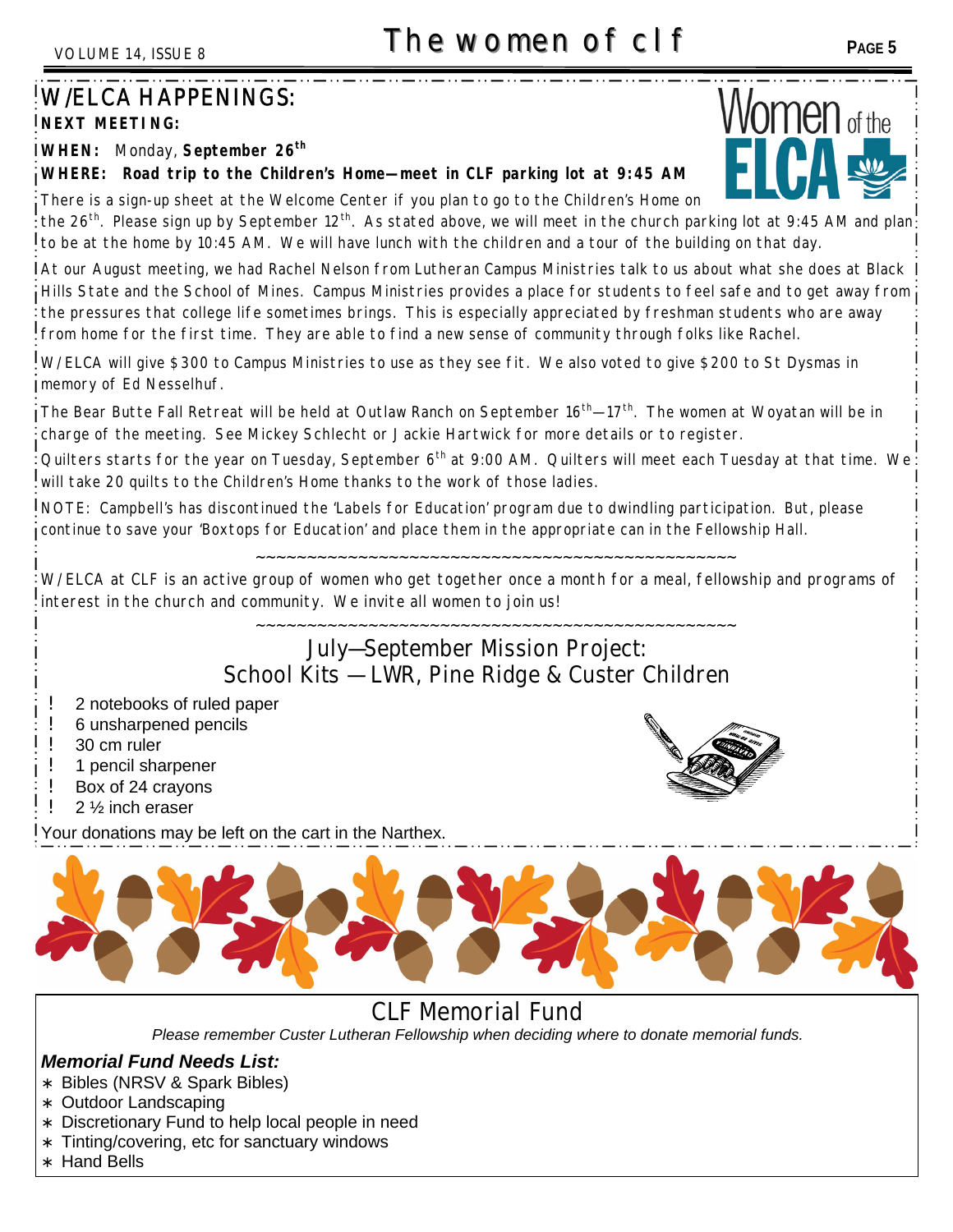

**Church E-Mail Addresses...** If you would to e-mail someone in the church office, our e-mail addresses are: Yvonne — Yvonne\_clf@gwtc.net Donna — clf@gwtc.net Sara — sara\_clf@gwtc.net



#### **Office hours…..**

The church office is open Monday — Thursday from 8:30 AM—3 PM. The office hours for individuals are as follows:

Yvonne: Tuesday—Thursday Donna: in office Monday—Thursday Sara: in office Wednesday

## **Effective September 2nd ...**

The church office will no longer be open on Fridays. The answering machine will be checked daily though. If you need immediate assistance, please call Outreach Minister Yvonne Steindal at 605-593-6165.

**Mark this date on your calendar...** XYZ will meet on **Saturday, September 10th, 4:30 PM**. at Jim & Arbutus Winter, 12787 Whitetail Road. It will be a potluck so bring a dish to share! Coffee and ice tea will be provided...but you can also bring your own beverage if you prefer. See you there!



# **CLF website offers online giving options...**

On Custer Lutheran Fellowship's website, www.custerlutheran.com you will find the option to support Custer Lutheran Fellowship's mission and ministry through the "ONLINE GIVING" link. Whether you'd like to make a one-time donation or set-up regularly scheduled donations, you can do this easily through a secure server by following the instructions. At this time, CLF accepts bank account (ACH) transactions only, however you can set-up your own login/password and make changes with your giving at any time.





# **2016 Budget thru July, 2016**

|                                       |    | 2016 Actual  |                | 2016 Budget |               | \$ Over Budget | % of Budget |
|---------------------------------------|----|--------------|----------------|-------------|---------------|----------------|-------------|
| <b>Income</b>                         |    |              |                |             |               |                |             |
| <b>Offering Contributions</b>         | S. | 209,563.30   | \$             | 218,750.00  | \$            | (9, 186.70)    | 95.8%       |
| Special Offerings (Thrivent Choice)   |    | 2,419.00     | \$             |             | \$            |                |             |
| Special Offerings/Unbudgeted Missions |    | 612.00       | \$             | 991.67      | \$            | (379.67)       | 61.7%       |
| <b>Additional Debt Retirement</b>     |    | 200.00       | \$             |             |               |                |             |
| Youth House Building Sale             |    | 0.00         | \$             | 8,635.45    | \$            | (8,635.45)     | 0.0%        |
| <b>Elementary Ministry Support</b>    |    | 1,837.50     | \$             | 3,675.00    | \$            | (1,837.50)     | 50.0%       |
| J Olson Trust                         |    | 2,021.22     | \$             | 4,042.43    | \$            | (2,021.21)     | 50.0%       |
| <b>Custer Highlands Property Sale</b> | S  | 11,509.60    | \$             |             |               |                |             |
| <b>Total Income</b>                   |    | \$228,162.62 | $\mathfrak{S}$ | 236,094.55  | \$            | (7,931.33)     | 96.6%       |
| <b>Expense</b>                        |    |              |                |             |               |                |             |
| Pastoral Leadership                   | \$ | 104,513.54   | \$             | 104,264.41  | \$            | 249.13         | 100.2%      |
| Worship                               | \$ | 5,788.35     | \$             | 6,710.72    | \$            | (922.37)       | 86.3%       |
| Education                             | \$ | 1,928.06     | \$             | 3,181.96    | \$            | (1,253.90)     | 60.6%       |
| <b>Mission Support</b>                | \$ | 23,819.72    | \$             | 22,695.75   | \$            | 1,123.97       | 105.0%      |
| Support/Care                          | \$ | 96,433.03    | \$             | 104,084.78  | \$            | (7,651.75)     | 92.6%       |
| <b>Total Expense</b>                  |    | \$232,482.70 | $\mathfrak{L}$ | 240,937.62  | $\mathsf{\$}$ | (8,454.92)     | 96.5%       |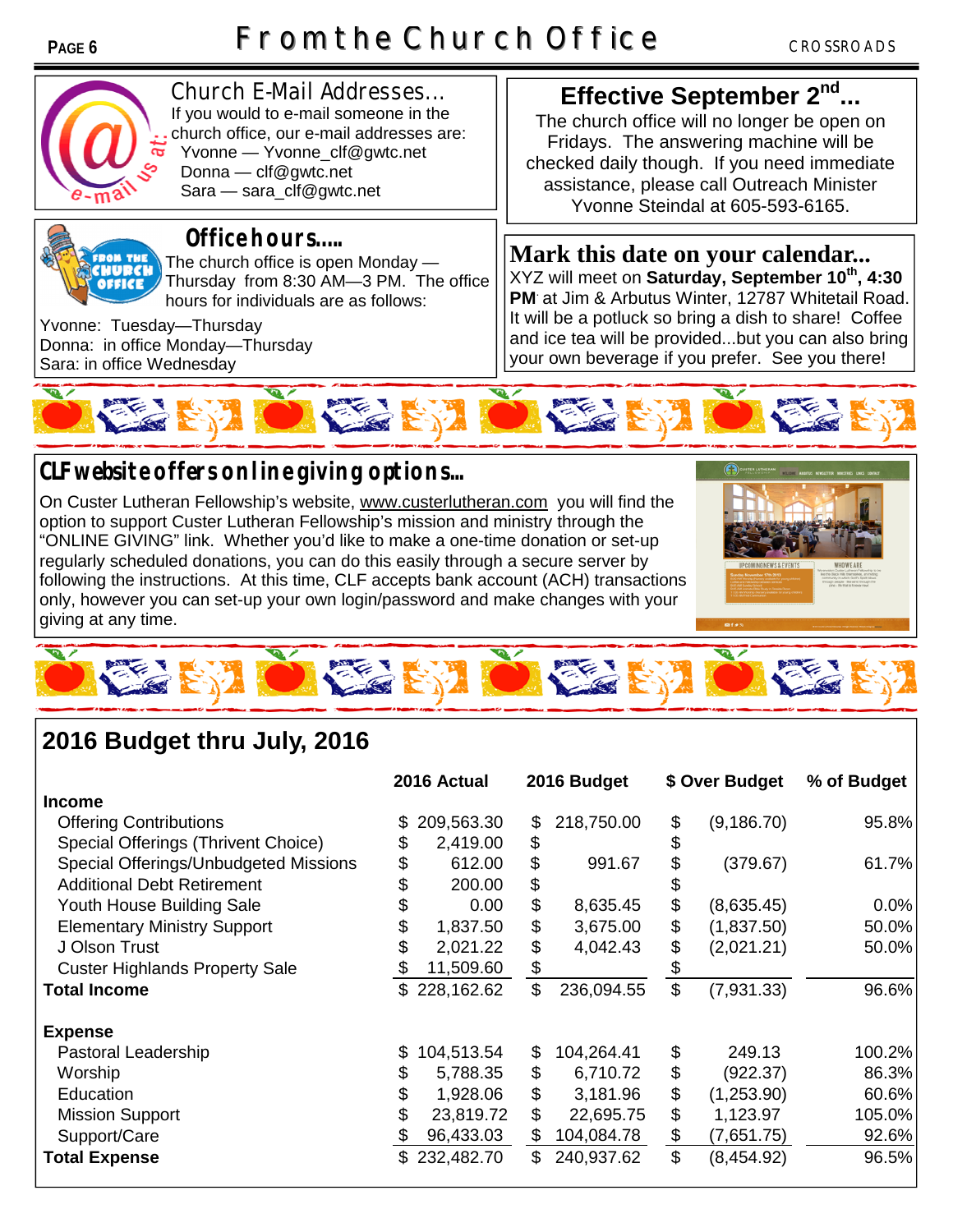## **God's Work. Our Hands.**

*These are some of the ways we have noticed you putting your faith into action as disciples. We give thanks for your Christian witness as you become "the hands of Jesus" in our community. Please share your God's Work – Our Hands stories with Yvonne Steindal, Outreach Minister at yvonne\_clf@gwtc.net .*

- The Women of the ELCA current mission project goes towards the support of School Kits for Lutheran World Relief, Pine Ridge and children in Custer. These items are needed: 8 1/2" x 10 1/2" notebooks of wide or college-ruled paper, #2 pencils with erasers, 30 cm rulers, pencil sharpeners, boxes of 24 crayons and 2  $\frac{1}{2}$ " erasers. We will gladly receive your gifts through September.
- <sup>2</sup> Our Noisy Offering continues on the second Sunday of the month through eptember. We call it "Coins for Colombia". Your gifts will go to support scholarships for children to go to school.
- Thank you to all who contributed to the success of this year's Day Camp. We had 46 children participate. There were 92 folks who attended the Closing Program. An offering of \$314 was collected to go to the support of SPARK Kids. Wow!
- $\degree$  Thanks go to these folks who donated items that were used to make snacks for Day Camp: Judy Baldwin, Behlings family, Mary Boots, Jenn Doyle, Joan Eggers, Cindy Heyne, Gail Knudson, Nancy Martinz, Tracy Pulse, Mickey Schlecht, Anita Swanson, Rick & Susan Todd, Marcy & Jim Wirth and Joanne Witt.
- $\degree$  A BIG thank you to Linda Fennell and Mickey Schlecht who created snacks that went along with the Bible story each day of Day Camp. Thank you also to the Fennell's and the Fluck's for hosting our Outlaw Ranch Day Camp staff for dinner at their homes during the week.
- Thanks also goes to these Confirmation Youth and Adults who helped with Day Camp simply by being there and being present with the children: Mindy Dooley, Gail Knudson, Kellyn Kortemeyer, Eva Studt and Kelley Wicks.
- $\frac{2}{1}$  Kim Webster and Mary Klein assisted CLF's Worship Service at the Nursing Home in August.



# **"So, when are we getting a new pastor?" (an update on the "call" process)**

(by Dave Thom, Council President)

Yes, this headline is a common question in our congregation since Pastor Tom's departure only a week ago. Brad McKinney, at our last council meeting (8/23), read a thoughtful devotion on **patience**…you'll have to ask him to share the story. I'd add that it's a bit like seeking a spouse. The process involves defining your own values and then finding a match with someone that complements your values and touches your heart, and to be successful, theirs, too! It takes time.

First, I want to say that we are in capable hands. Outreach Minister Yvonne Steindal has done a wonderful job in this early transition. She will be preaching two Sundays per month and has arranged "pulpit supply" for the other Sundays stretching into November. We'll get more of her thought-provoking sermons, plus preachers from outside our congregation that bring diverse perspectives on ministry. Donna McConnell, Sara Janson, Augie Heyne and volunteers, essential members of the CLF team, continue their key contributions and have stepped up as well.

Seeking a pastor has twelve steps. We've done the first several steps. 1) The bishop of the SD synod and staff are aware of our vacancy. 2) We've begun work on finding an "interim" pastor, probably half-time, to begin at the latest in December. 3) Forming a call committee and preparing a congregational profile will start in September. The call committee, appointed by the council in October, will include diversity of gender, age, tenure in our congregation, and experience. Serving on the call committee is an important and considerable commitment. We'll soon have a wall chart illustrating this process. Be prepared…it could take up to a year. But during this year we'll embark on what will be a fulfilling conversation about our goals for our ministry at Custer Lutheran Fellowship and finding a pastoral leader to help get there.

I am thankful for our members of the church council that contribute their time and considerable talent in leading our congregation. If you have questions or input, please let us know. And, as we're advised "At all times ~ be in prayer!"

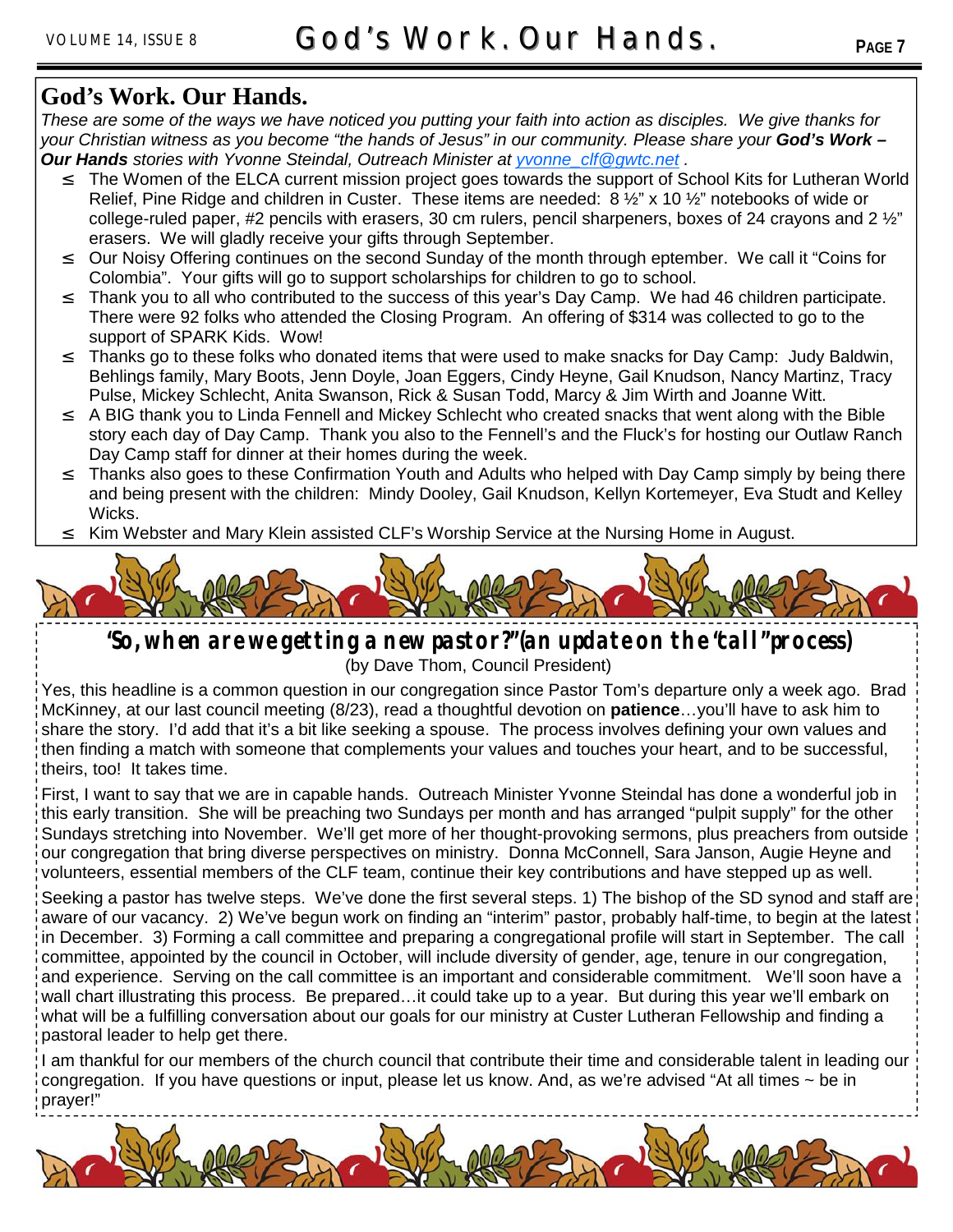We begin our Third Year of SPARK Kids on September  $7<sup>th</sup>$ . Every Wednesday afternoon children in Kindergarten through Grade 5 will be picked up at school and transported to church. Our time together is a fast-moving pace of learning activities including snacks, Bible stories, games, arts and crafts and more. There is lots of fun and new friends! This school year we will be using a new curriculum called *"Manna and Mercy".*

The program concludes each Wednesday at 5:15 PM. The children and their families are invited to join us for a meal followed by worship. We are done by 6:30 PM. Our fall worship will focus on the Bible stories and *"Manna and Mercy"* themes the children are learning about that day.

There is NO cost for this program. Be sure to invite your friends and neighbors. All are welcome. All children need to be registered by their parents in order to participate. Those materials are available through the church office.

The themes and Bible stories for the month of September are as follows:

- ² September 7 *"Manna and Mercy"* Exodus 16
- <sup>2</sup> September 14 *"The Beginning of our Story with God"* Genesis 1 & 2<br><sup>2</sup> September 21 *"Humans decide to become BIG DEALS!"* Genesis 3
- <sup>2</sup> September 21 *"Humans decide to become BIG DEALS!"* Genesis 3<br><sup>2</sup> September 28 "God Responds by Mending" Genesis 9
- ² September 28 *"God Responds by Mending"* Genesis 9

#### Sunday School

We are kicking off another year of Sunday School for children – Pre-School thru Grade Five. All are welcome to join us beginning **September 18th** at **9:40 AM** in the Upper Fellowship Hall.

We will be using a new curriculum entitled *"Feasting on the Word".* It is a lectionary based curriculum which means that the Bible reading that are used in worship on that Sunday morning serve as the basis for the lessons the children will be learning during Sunday School. For September, they are:

- September 18 "Streetwise" Luke 16:1-13
- <sup>2</sup> September 25 "Be Warned Now" Luke 16:19-31

We continue to be in need of adult volunteers who would be willing to teach a segment of Sunday School – a two, three or four week commitment. Please contact our Outreach Minister, Yvonne Steindal immediately to help. A multitude of adults sharing their faith with children is what it takes to instill the faith in the next generation. It is the single most important ministry we do!

#### **Spotlight on Confirmation...**

We are looking forward to a new year of Confirmation for our Sixth, Seventh and Eighth Grade Youth. Sixth and Seventh Grade Youth will be together in one group. They will be doing a year-long study of the Bible using the **re:form Ancestors** curriculum. Eighth Grade Youth will be in their own group. They will do a study of the Apostle's Creed followed by various Lutheran Living topics. The curriculum they will be using is entitled **coLABorate**. All Youth will be using the **CoLABorate** Bible.

All Confirmation Youth will gather regularly with their Faith Mentors. There will be several Faith Mentor Nights as well as Parent/Youth Servant Events throughout the school year. Faith Mentors will also meet with their Confirmation Youth during the six weeks of Lent for a meal, worship and guided conversation.

Eighth Grade Youth will prepare for their day of Confirmation by writing a Faith Statement and preparing a Faith Board. These will be presented at a special worship service on the Wednesday prior to their Sunday Confirmation.

There will be an Orientation Meeting for Families on Wednesday, **September 7th .** Confirmation Learning Events will be held on Wednesday evenings beginning September 14<sup>th</sup>. The first BIG activity will be the participation of Confirmation families in God's Work. Our Hands. Sunday on September 11<sup>th</sup>.

#### **Thank You…**

Dear CLF,

Just a quick note of thanks for helping us with the Gifts for Grace benefit on August 14<sup>th</sup>. The place, help and prayer were all beautiful. Thank you, thanks you! God Bless!  $\sim$  Ann Dvorak  $\sim$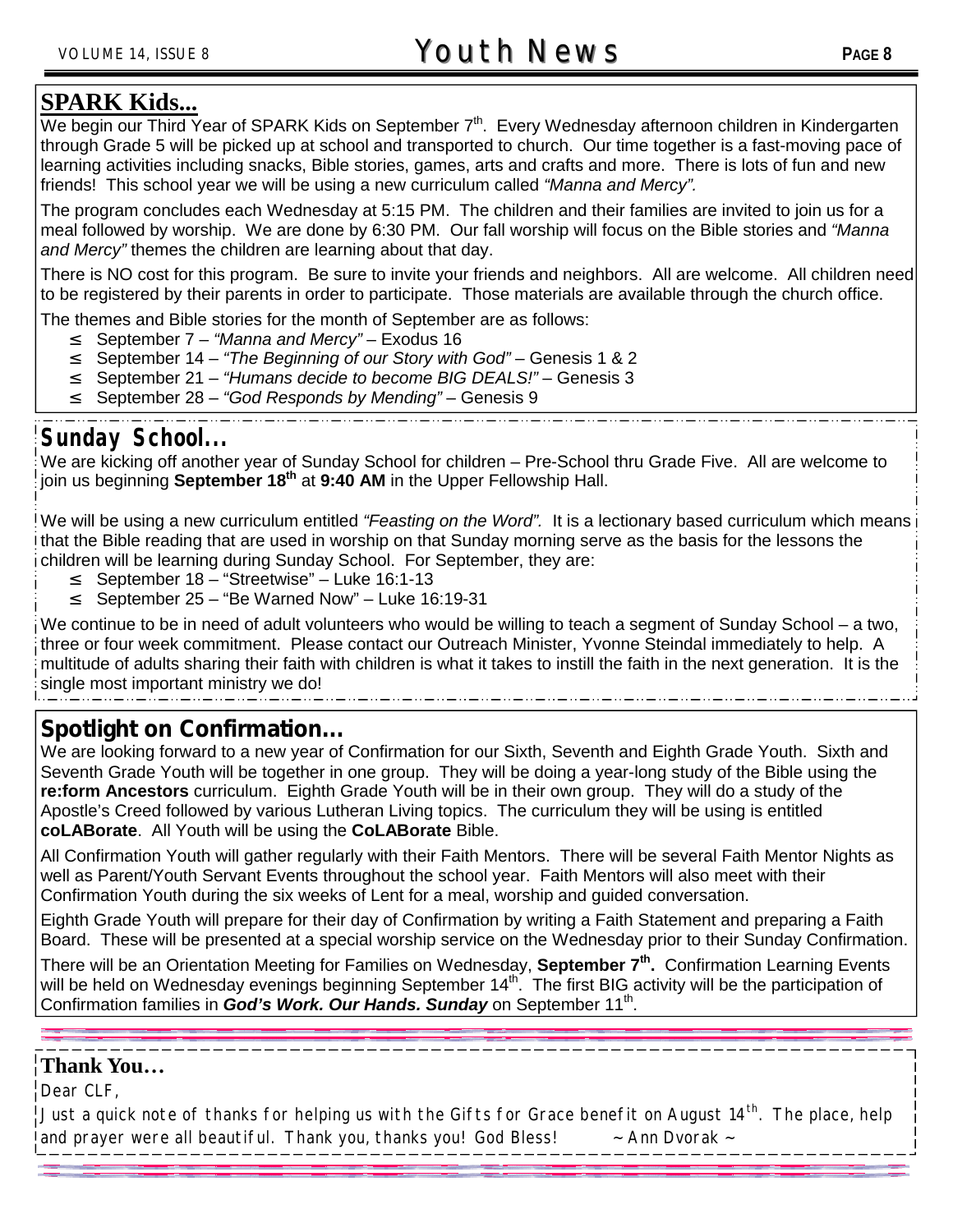#### **Notes from the Parish Nurse...**

Can you believe it? Summer is winding down and I am not at all ready for that yet. There has been much talk & warnings concerning the Zika virus. Even though we don't have many mosquitoes in our area, we get people coming from places all around our country & abroad. The main thing we can do is good respiratory care, cover your mouth when ever coughing or **Parish N** sneezing. Wash your hands frequently. You don't need to use a sanitary solution, good old soap & water does a great job. School is beginning and sports. Make sure your child gets an annual & sports exam, as we've witnessed that a person will not exhibit signs of illness, but when they start to add extra stamina, they may collapse. At times they will die and most often it is a defect in their heart. So have your child evaluated. Our Health Ministry Team is resuming meetings in September. If you ever have a topic you would like to learn about let me know. Also

we are looking for a few more people to join our group. And please let me know if you have been in the hospital or your health has been declining. I will visit you to be sure you have everything you need to get through those times. Stay Healthy!

Mary Klein RN, Parish Nurse 673-4424

#### **Mental Health News...**

We again are trying to get a NAMI Connection group going. I just can't tell you enough how it helped me during difficult times as well as my family. There is a family group & Family to Family group in Rapid City. You can get that info on line at nami.org. We will have a meeting in September on **Wednesday, September 21st at 6:00 PM** at the library meeting room in back. At least give it a try for a few weeks to see if is helpful to you. Everything is kept confidential. The meeting is led by 2 facilitators who keep the meeting running smoothly. We have had only one person show up once and I guess I just can't believe there are not more people in need. Healthy Mind, Healthy Life....

Mary Klein RN, Parish Nurse

Dear Custer Lutheran Fellowship Congregation,

Custer Seniors MEALS just completed our federal fiscal year. We want to thank you for the generous financial and volunteer support of this program.

Our numbers were great for this little town. In the past year we delivered 2,547 meals into homes, allowing seniors to stay in their homes longer and to be released from the hospital/nursing home sooner as caregivers know that one complete balanced meal would be received and a personal contact made each day. Thank you drivers! We also served 4,099 congregate meals, so **our total this past year was 6,645 meals.** The support of your church makes this ministry possible. Thank you!

Volunteers from your church have included: Les McClanahan, Nina Nielsen, Dave Hansen, Phil Lewison, Terry Reetz, Lois Anderson, Mark Hogg, Mike & Sara Janson and I am sure there is someone I forgot to mention, but he/she is known by the Lord.

Other churches, businesses and individuals in this community also generously contribute their time to help prepare, serve and deliver meals. Everyone is needed and appreciated.

Sincerely, Monica Whiting Custer Site Manager

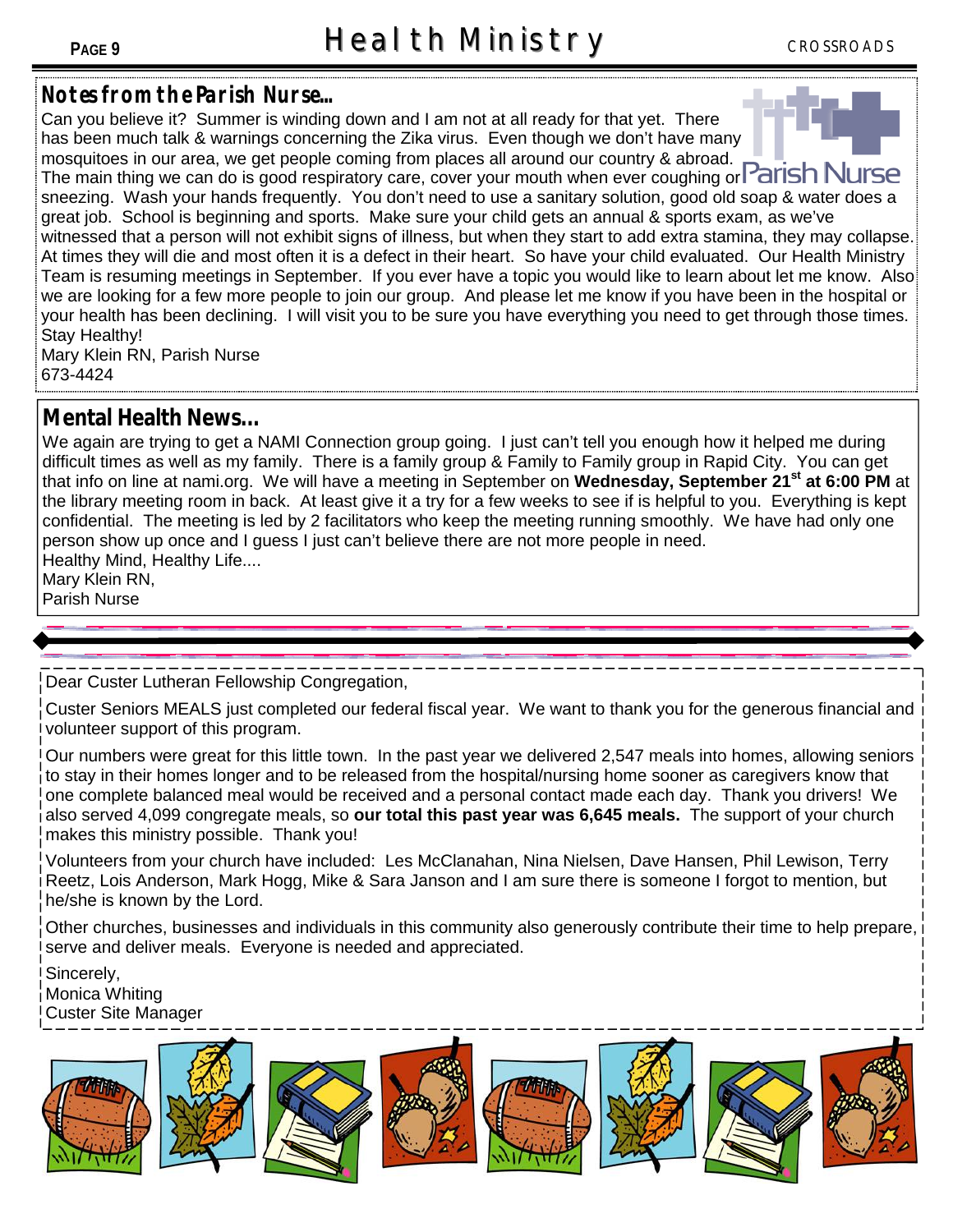#### **Council Minutes – August 23, 2016**

*Treasurer's Report* — Lisa Fluck reviewed the treasurer's report and the line items that are currently over on our budget. Lisa will look into some issues and get back to council. A motion was made and the financial report was approved.

*Special Agenda Items –* **Carpet Committee Report** – Paul Larson gave a report for the committee. The committee is getting bids from three different suppliers. Paul informed members of some of the options they have looked at. Members discussed. Paul and his committee will have a carpet proposal by mid October so that we can begin to discuss it with the congregation. Paul distributed his Property Team Purpose and Responsibilities document, members approved and thanked him for his work on forming and developing this committee. *Unfinished Business:*

- Ø **Memorial List** no updates.
- Ø **Thrivent Choice** August amount \$244.00 / \$2,663
- Ø **Pastor Tom Exit Interview** President Dave Thom reviewed his report from the interview. Members discussed. This will be forwarded to the call committee.
- Ø **Sunday Worship Service Schedule beginning September 18th** Yvonne recommended that we return to two worship services 8:30AM and 10:00AM. She discussed the pros and cons of one and two services. Members discussed. Harold Snow made a motion that we return to two services starting September 18<sup>th</sup>, it was seconded and carried.
- Ø **Pulpit Supply Update** Yvonne reported that she has been able to schedule pulpit supply through November.
- Ø **Friday Office Hours** Yvonne reported that with the slow traffic during Fridays that she didn't think it was worth the cost to staff the office on this day. She has had only one emergency in all the time she has worked in the office on Friday. Members discussed the options of keeping the office open. Duane made a motion that we discontinue Friday office hours to see how this works; the answering machine will have a forwarding message for emergencies. It was seconded and carried.
- Ø **Tom's Salary and Budget** Lisa and Donna will get together to calculate the numbers of how the absence of Pastor Tom's salary will affect the budget and present it at our September meeting. Yvonne reminded members that we will have extra expenses as part of the call process such as interview travel expenses.
- Ø **WNL Adult Education** Yvonne reported that Craig will be willing to teach adult education this fall. She suggested that this would be a good thing for the interim minister to take over at the beginning of the year.
- Ø **Outreach Minister Duties** President Thom, Lisa and Harold will arrange a meeting to redefine Yvonne's duties for this time of transition.

*New Business:*

- $\varnothing$  **Membership Changes** None Yvonne will hold a new member class October 9<sup>th</sup> with a new member reception on October 23<sup>rd</sup>. She would like to include long timers in this get together between services on October 9<sup>th</sup>. Send names/addresses of anyone that is interested in joining CLF to Yvonne and she will send them an invitation.
- Ø **Attendance/Financial Statistics** members reviewed the numbers. Thanks to Donna for doing this. It was requested that Donna continue to do this as we work on evaluating our needs for our new call.
- Ø **Fall Stewardship Drive**  President Thom reviewed the Fall Stewardship Drive scheduled to begin with a temple talk by President Thom on September 23<sup>rd</sup> and ending with Faith Commitment Sunday on November 13<sup>th</sup>. Members discussed.
- Ø **Synod Capital Appeal** President Thom is meeting with Lonnie Hosman, our leader for the Synod Capital Appeal, to discuss how they will incorporate this Synod Appeal with our own Stewardship Drive.
- Ø **Sound System Control** President Thom spoke with members about Steve Baldwin's email concerning the repair/ungrade of the sound system. Harold Snow made a motion that we approve this expense. Donna will look to see how we might finance this expenditure in our budget.
- Ø **Call Process & Projected Timeline** President Thom reviewed the Synod document, "Steps in Seeking a New Pastor." Brad will be enlarging this timeline document and post it in the Narthex. Members discussed. Council will assign a call committee (8-10 people) at our October meeting; members should think about who they think would be good members to serve on this committee. Remember that this will require a long term commitment. President Thom will put in the newsletter that anyone interested should contact a council member.
- Ø **Vitality Survey** President Thom discussed how we might use this in step 4 of the Synod document. Members discussed.
- Ø **Interim Pastoral Coverage** Yvonne spoke with members about interim pastoral coverage. She suggested we look for someone part-time. She presented a possible name to members. Members discussed. Brad will do some more research on this, make some calls and develop a list of names for the council to consider.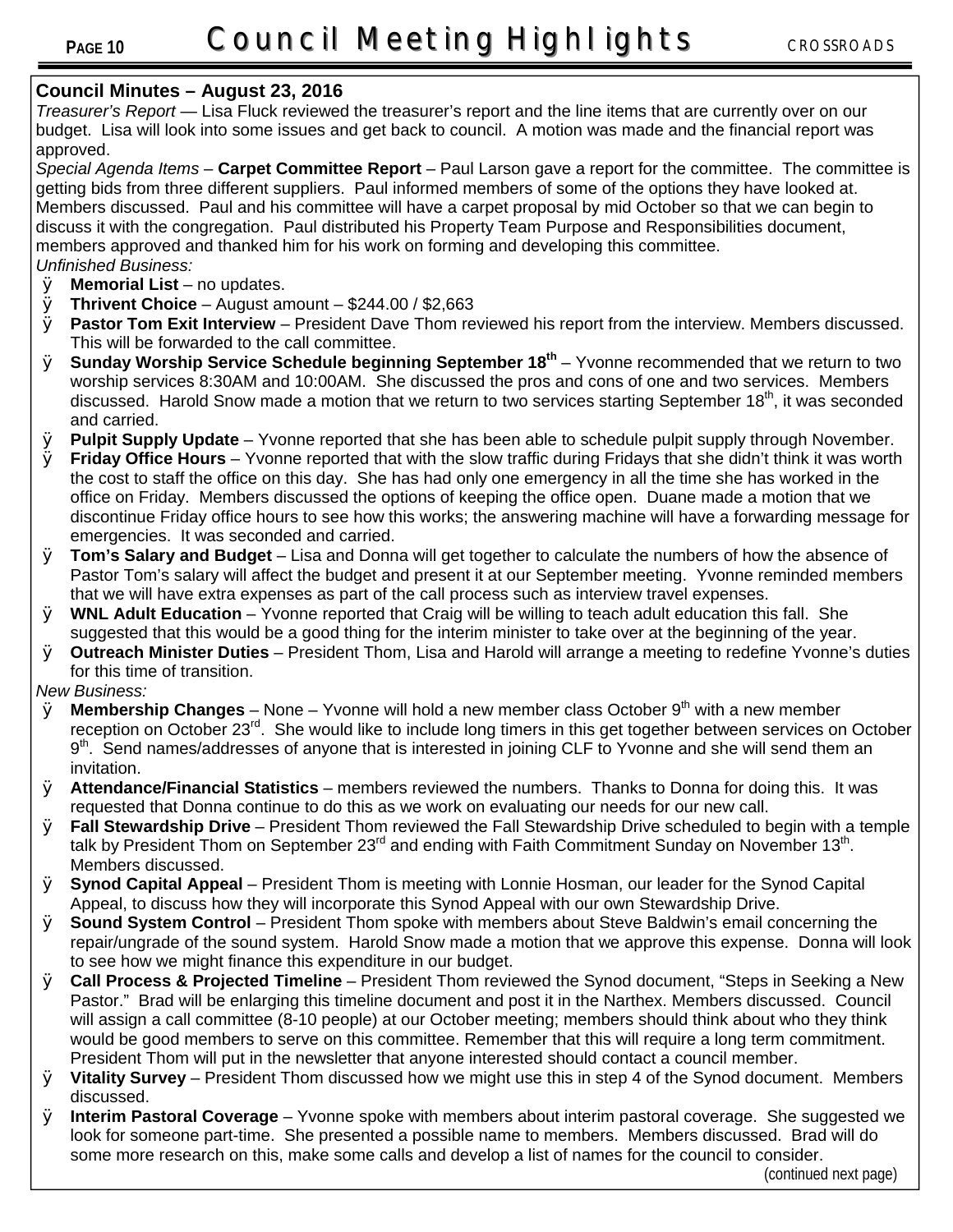# VOLUME 14, ISSUE 8 **Daily Devotions <sup>P</sup>AGE <sup>11</sup>**

## **ELW Devotions from the Daily Lectionary**

| Pentecost 16:<br>Thursday, September 1: Psalm 1; Genesis 39:1-23; Philippians 2:25-30<br>Friday, September 2: Psalm 1; Deuteronomy 7:12-26; Colossians 4:7-17<br>Saturday, September 3: Psalm 1; Deuteronomy 29:2-20; Matthew 10:34-42<br>Sunday, September 4: Psalm 1; Deuteronomy 30:15-20; Philemon 1-21; Luke 14:25-33<br>Monday, September 5: Psalm 101; 2 Kings 17:24-41; 1 Timothy 3:14-4:5<br>Tuesday, September 6: Psalm 101; 2 Kings 18:9018; 1 Timothy 4:6-16<br>Wednesday, September 7: Psalm 101; 2 Kings 18:19-25; 19:1-7; Luke 9:43b-48<br>Pentecost 17:<br>Thursday, September 8: Psalm 51:1-10; Genesis 6:1-6; 1 Timothy 1:1-11<br>Friday, September 9: Psalm 51:1-10; Genesis 7:6-10; 8:1-5; 2 Peter 2:1-10a<br>Saturday, September 10: Psalm 51:1-10; Genesis 8:20-9:7; John 10:11-21<br>Sunday, September 11: Psalm 51:1-10; Exodus 32:7-14; 1 Timothy 1:12-17; Luke 15:1-10              | $\mathcal{M}$<br>Family<br>Devotion<br>$H$ e $ p$ s |
|---------------------------------------------------------------------------------------------------------------------------------------------------------------------------------------------------------------------------------------------------------------------------------------------------------------------------------------------------------------------------------------------------------------------------------------------------------------------------------------------------------------------------------------------------------------------------------------------------------------------------------------------------------------------------------------------------------------------------------------------------------------------------------------------------------------------------------------------------------------------------------------------------------------|-----------------------------------------------------|
| Monday, September 12: Psalm 73; Amos 7:1-6; 1 Timothy 1:18-20                                                                                                                                                                                                                                                                                                                                                                                                                                                                                                                                                                                                                                                                                                                                                                                                                                                 |                                                     |
| Tuesday, September 13: Psalm 73: Jonah 3:1-10; 2 Peter 3:8-13                                                                                                                                                                                                                                                                                                                                                                                                                                                                                                                                                                                                                                                                                                                                                                                                                                                 |                                                     |
| Wednesday, September 14: Psalm 73; Job 40:6-24; 42:1-6; Luke 22:31-33, 54-62                                                                                                                                                                                                                                                                                                                                                                                                                                                                                                                                                                                                                                                                                                                                                                                                                                  |                                                     |
| Pentecost 18:                                                                                                                                                                                                                                                                                                                                                                                                                                                                                                                                                                                                                                                                                                                                                                                                                                                                                                 |                                                     |
| Thursday, September 15: Psalm 113; Exodus 23:1-9; Romans 3:1-8<br>Friday, September 16: Psalm 113; Ezekiel 22:17-31; Romans 8:31-39<br>Saturday, September 17: Psalm 113; Isaiah 5:8-23; Mark 12:41-44<br>Sunday, September 18: Psalm 113; Amos 8:4-7; 1 Timothy 2:1-7; Luke 16:1-13<br>Monday, September 19: Psalm 12; Proverbs 14:12-31; Acts 4:1-12<br>Tuesday, September 20: Psalm 12; Proverbs 17:1-5; 1 Corinthians 9:19-23<br>Wednesday, September 21: Psalm 12; Proverbs 21:10-16; Luke 20:45-21:4<br>Pentecost 19:<br>Thursday, September 22: Psalm 146; Proverbs 22:2-16; 2 Corinthians 8:8-15<br>Friday, September 23: Psalm 146; Proverbs 28:3-10; Ephesians 2:1-10<br>Saturday, September 24: Psalm 146; Proverbs 28:11-28; Luke 9:43b-58<br>Sunday, September 25: Psalm 146; Amos 6:1a, 4-7; 1 Timothy 6:6-19; Luke 16-19-31<br>Monday, September 26: Psalm 62; Amos 6:8-14; Revelation 3:14-22 |                                                     |
| Tuesday, September 27: Psalm 62; Hosea 10:9-15; James 5:1-6                                                                                                                                                                                                                                                                                                                                                                                                                                                                                                                                                                                                                                                                                                                                                                                                                                                   |                                                     |
| Wednesday, September 28: Psalm 62; Hosea 12:2-14; Matthew 19:16-22                                                                                                                                                                                                                                                                                                                                                                                                                                                                                                                                                                                                                                                                                                                                                                                                                                            |                                                     |
| Pentecost 20:                                                                                                                                                                                                                                                                                                                                                                                                                                                                                                                                                                                                                                                                                                                                                                                                                                                                                                 |                                                     |
| Thursday, September 29: Psalm 37:1-9; 2 Kings 18:1-8, 28-36; Revelation 2:8-11<br>Friday, September 30: Psalm 37:1-9; 2 Kings 19:8-20, 35-37; Revelation 2:12-29<br>Saturday, October 1: Psalm 37:1-9; Isaiah 7:1-9; Matthew 20:29-34<br>Sunday, October 2: Psalm 37:1-9; Habakkuk 1:1-4; 2:1-4; 2 Timothy 1:1-14; Luke 17:5-10<br>Monday, October 3: Psalm 3; Habakkuk 1:5-17; James 1:2-11<br>Tuesday, October 4: Psalm 3; Habakkuk 2:5-11; 1 John 5:1-5, 13-21<br>Wednesday, October 5: Psalm 3; Habakkuk 2:12-20; Mark 11:12-14, 20-24                                                                                                                                                                                                                                                                                                                                                                    |                                                     |

#### *Reflections on Mission and Ministry*

Ø **Pastor's Report** – members can read Pastor Tom's report at their leisure.

Ø **Outreach Minister Report** – Yvonne shared her report with members. She is now recording her work hours during the week. Yvonne shared that the Churchwide Assembly voted to unify the three rosters (one that Yvonne is a member of) to one, called Deacon. Yvonne will take over doing communion at the nursing home. Day camp had 46 children and went very well. Yvonne interviewed and has appointed a middle school student, Denali Rusch, as her Children's Ministry Assistant for the year.

*Committee & Ministry Team Concerns:* 

- Ø **W/ELCA** Yvonne reported that they have been doing some wonderful cleaning in the kitchen. They had a speaker at their last meeting.
- Ø **Social Ministry & Outreach** Yvonne reported that the teams have been working on the "God's Work. Our Hands." Sunday scheduled for September 11<sup>th</sup>. Invitations will be sent out to first responders in our community this week.
- Ø **Worship & Music** Yvonne, Margaret and Marlene have met and scheduled the music through December.
- Ø **Youth** Carol reported that much wood has been split and donations have come in from the wood sale. Proceeds go to youth programs. Carol is working on organizing and scheduling the RAP trip to Germany May 28 - June 6, 2017. There will be a meeting for those participating in the trip in September.